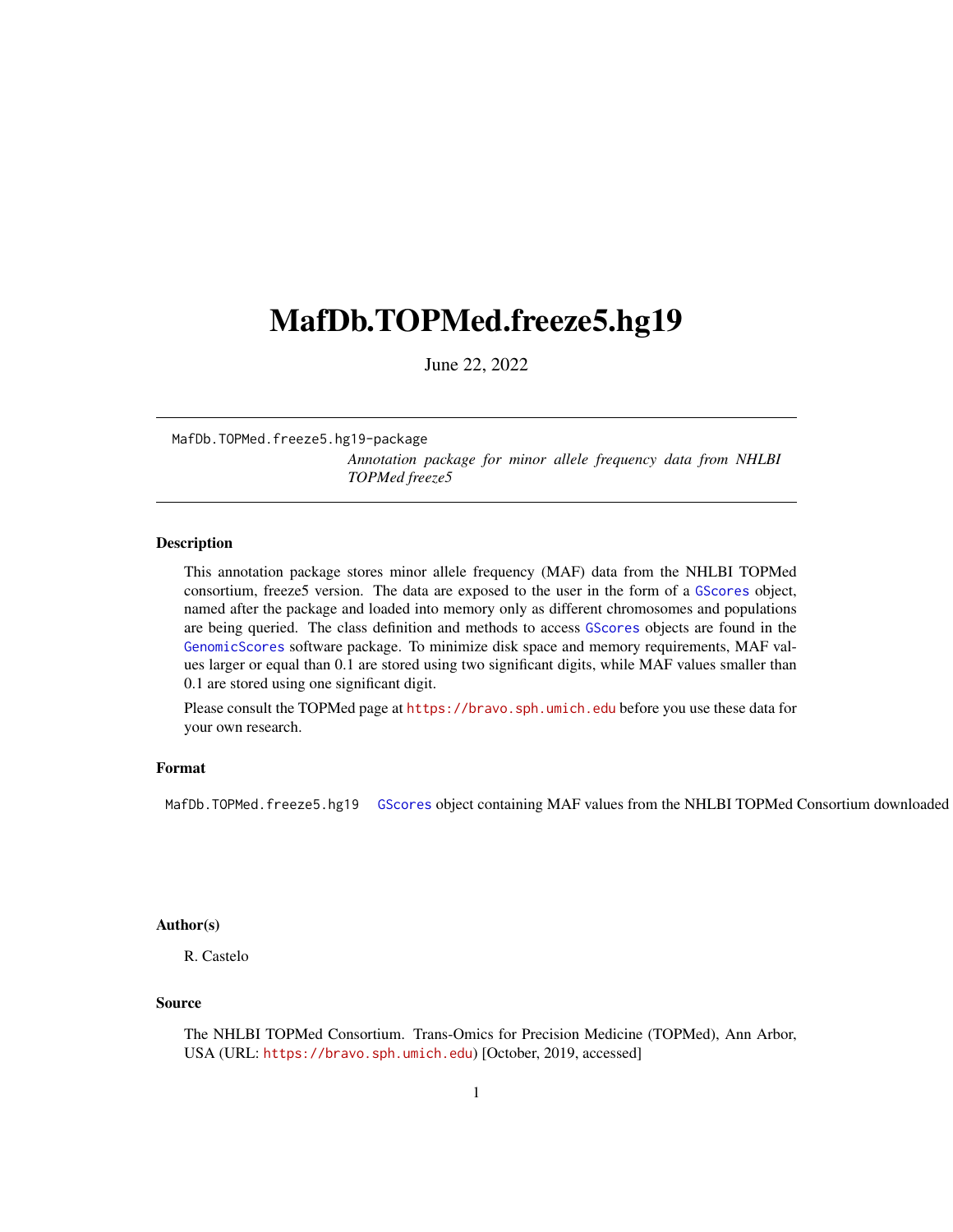## <span id="page-1-0"></span>See Also

[GScores-class](#page-0-0) [gscores](#page-0-0) [GenomicScores](#page-0-0)

#### Examples

library(SNPlocs.Hsapiens.dbSNP144.GRCh37) library(MafDb.TOPMed.freeze5.hg19)

ls("package:MafDb.TOPMed.freeze5.hg19")

mafdb <- MafDb.TOPMed.freeze5.hg19 mafdb citation(mafdb)

populations(mafdb)

## lookup allele frequencies for rs1129038, a SNP associated to blue and brown eye colors ## as reported by Eiberg et al. Blue eye color in humans may be caused by a perfectly associated ## founder mutation in a regulatory element located within the HERC2 gene inhibiting OCA2 expression. ## Human Genetics, 123(2):177-87, 2008 [http://www.ncbi.nlm.nih.gov/pubmed/18172690]

```
snpdb <- SNPlocs.Hsapiens.dbSNP144.GRCh37
rng <- snpsById(snpdb, ids="rs1129038")
rng
seqlevelsStyle(rng) <- seqlevelsStyle(mafdb)
gscores(mafdb, rng)
gscores(mafdb, GRanges("chr15:28356859"))
```